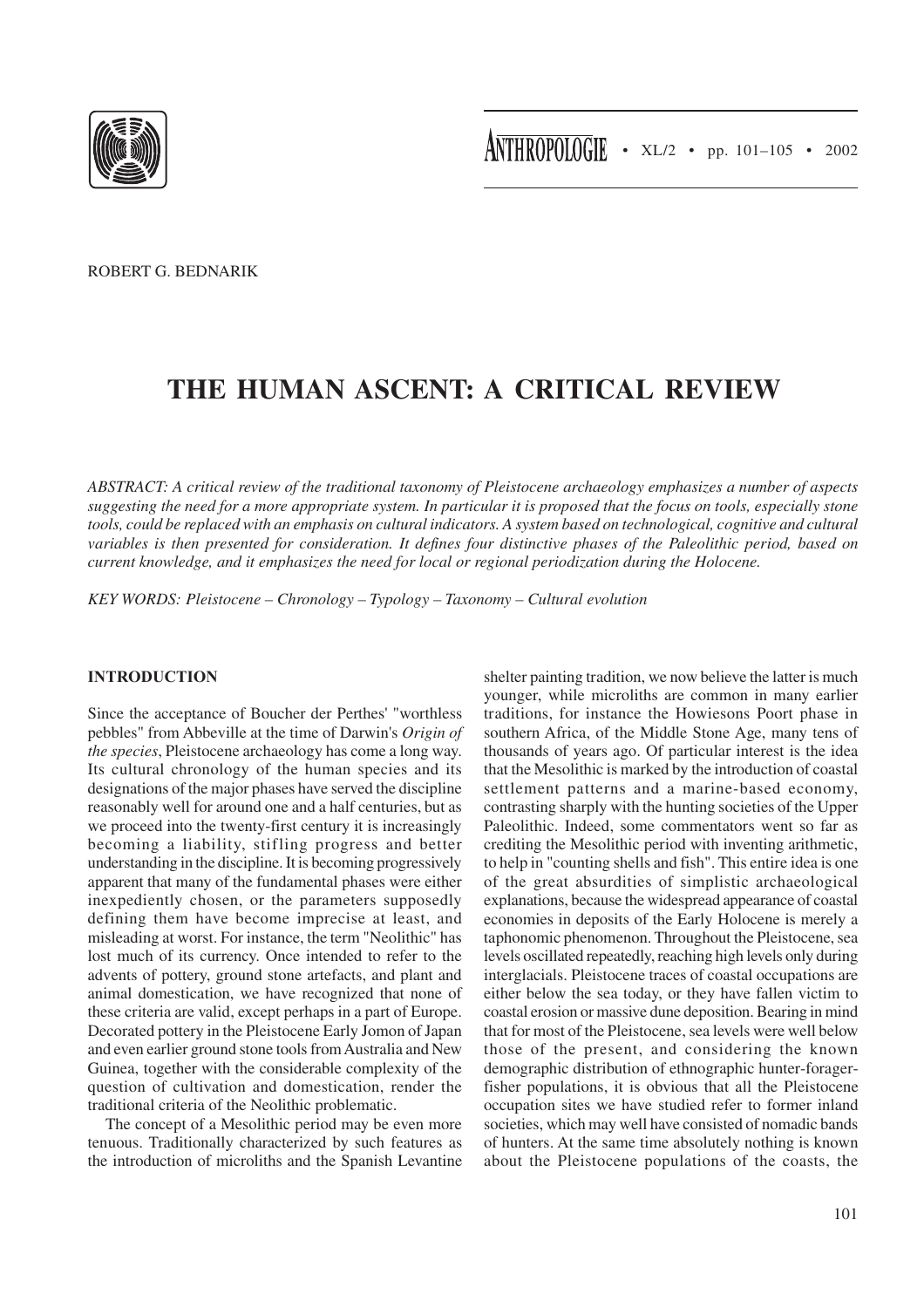lowlands, and the lower reaches of major rivers, i.e. the regions where seasonality had much less effect, where population densities would have been much higher, and where nomadism might have been less pronounced. The introduction of navigation about a million years ago (Bednarik 1997) suggests that economies of coastal specialization were already established early in hominid history and are much more likely to have driven technological development than those of inland subsistence societies.

The kinds of generic absurdities implied by these considerations increase as a function of age, and as we proceed back through the Pleistocene their plateau-forming effects on interpretations become ever more evident. Taphonomic effects are not limited to those of sea level fluctuations, they are universal, they apply to all categories of archaeological material evidence (Bednarik 1994). The evidence of the earliest periods of hominid history is almost invariably so greatly affected by taphonomic distortions that practically all its quantitative parameters are statistically irrelevant. For instance, archaeologists may be tempted, at least subconsciously, to perceive the geographic distribution of hominid remains as implying former population distributions, of marking the spatial movement of genetic traits and their physical characteristics. The truth is that all skeletal remains from these times are the result of fluke preservation conditions, therefore these geographical distributions indicate primarily the locations where hominid populations lived in geological and climatic conditions favouring the occasional preservation of skeletal remains. They are also the locations where we have managed to track down the relevant fossil beds, and they are in the regions where our research efforts have been focused. In other words, we have no hominid remains from regions that were not favourable for preservation or that have not attracted much attention. This has nothing to do with the presence or density of hominid occupation. It is self-evident that the prime regions of hominid finds share quite specific geological conditions: well stratified, undisturbed high-pH sediments, often containing significant volcanic ash components.

It should come as no surprise that world regions lacking such deposits also lack hominid remains.

The probably greatest systematic error of traditional archaeology is perhaps the implicit assumption that archaeological samples, of whatever kinds of variables, are valid random samples. They are almost never so, and according to taphonomic logic (Bednarik 1994) they are not just systematically distorted, the distortion increases linearly with age. Moreover, orthodox archaeology treats the taphonomic threshold as the earliest historical occurrence of the phenomenon the material finds are thought to represent. This is a massive error of logic, and as a consequence all archaeological pronouncements about human history in the Pleistocene, particularly the Early and Middle Pleistocene, need to be reviewed.

#### **The taxonomy of Pleistocene human history**

This is a major issue, but certainly not the only one that should be of concern here. Over the past one and a half centuries of Pleistocene research it has become necessary, for practical reasons, to define main phases of human history. The obvious problem with traditional notions of these eras of hominid evolution is that they were determined before much of the information we have today was gathered. While it must be appreciated that with the means available then, the researchers concerned have done their best to design a workable system, it is also clear that many of the assumptions on which chronological pigeonholes were established, mostly during the 19th century, are no longer valid or relevant. A call for a revised system is not an expression of disrespect for the pioneers of the discipline, but a realistic response to *their* reasonable expectation that we would *build* on their foundation, that we would refine a developing discipline to meet new challenges. To preserve a system intended as a tentative taxonomy is not an expression of respect, it facilitates intellectual stagnation which the founding fathers of the discipline — intellectual revolutionaries of their time — surely would not have advocated.

The taxonomy designed for the human history prior to the introduction of what we have come to regard as written records is based squarely on the perceived use of principal artefact materials. In a sense this is a reliable way of tying chronology to empirical evidence, were it not for the taphonomic effects on this evidence. Again this means that so further we proceed into the past, so more unreliable the "record" becomes in appropriately defining periods. By in fact relying on just one form of material evidence, lithic artefacts, such models also become susceptible to falsities such as the assumption that economy in lithic diversity indicates primitiveness. We know from ethnographic observation (e.g in Australia) that the precise opposite may apply, i.e. economizing in technology may be the result of specialized adaptation, and cultures of great technological economy may be extremely complex in matters of ontology or other cultural variables. Similarly, we have recently learnt that the evolutionary assumption characterizing all 20th century discussions of Pleistocene rock art, that it developed from extremely simple and rudimentary Aurignacian works to highly sophisticated styles of the late Magdalenian, were simply false and baseless (cf. Clottes *et al.* 1995). We now accept that the most sophisticated cave art of the European Upper Paleolithic is also the earliest we have found so far (Bednarik 1995a). Similarly, simplistic evolutionary notions about the development of complexity in lithic technology have been questioned by various strands of evidence, such as the occurrence of supposedly Upper Paleolithic traits in the Middle and even Lower Paleolithic. Indeed, the technological differences between the Lower and the Upper Paleolithic, as perceived in the stone tools, are not as great as we have been led to believe. The presence of beads, pendants, advanced wooden and other artefacts,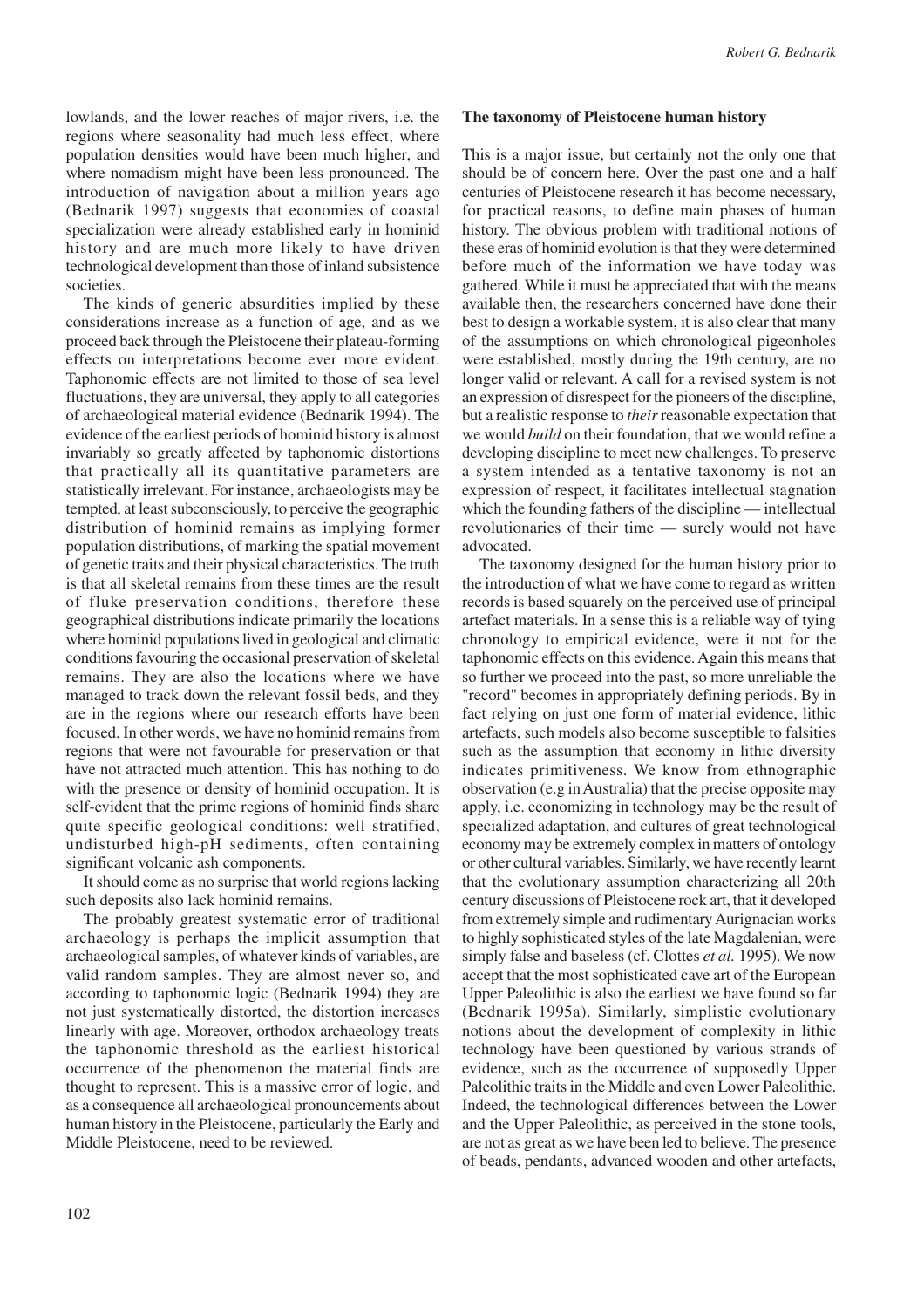composite artefacts, paleoart (including petroglyphs and engraved portable objects), pigment use and maritime navigation evidence in the Lower Paleolithic seriously questions most assumptions made about these evolutionary processes (Bednarik 1995b). While it is probably sensible to assume that some kind of development from the simple to the complex must have taken place at some stage in the human ascent, it seems that we may have severely misjudged either the chronological time frame within which this ascent occurred, or the path these developments took, or perhaps made both these mistakes. Whatever the case, it is becoming increasingly evident that the supposedly technology-based taxonomy of human history in the Late Pliocene and all of the Pleistocene only serves to uphold outdated and simplistic notions about this history.

It follows that in looking for a better taxonomy of Pleistocene human cultures one would need to focus on cultural stages instead of taphonomically truncated and skewed, and thus misleading, technological manifestations. Economy in stone tool design, for instance, may be a sophisticated adaptation to high mobility, and apparent long-term conservatism in lithic typology can equally well indicate a succession of various cultures of a uniformly well-adapted stone tool technology. Again, ethnographic observations render it unlikely that the study of stone tools alone, or primarily of stone tools, would lead to an understanding of cultural dynamics or entities. Utilitarian artefacts by themselves do not define cultures. Simplistic empiricism, particularly when it reflects only the investigator's limitations, is not likely to lead to valid deductions about cultures as alien to us as those of the Pleistocene are likely to be. While it is true that *some* cultural factors may be expressed in utilitarian objects, it does seem self-evident that non-utilitarian material finds are far more likely to shed light on the cultural evolution of humans.

The history of Paleolithic research has unfortunately rendered it necessary to devise a chronology based essentially on stone artefacts. Non-utilitarian artefacts as well as relatively perishable utilitarian artefacts have been almost entirely ignored in this process. For instance, not a single publication exists that summarizes all we might deduce from the wooden objects so far recovered from the Lower Paleolithic, and the literature on the period's woodworking technology is woefully inadequate. Indeed, if it were not for the excellent German work in this (e.g. Jacob-Friesen 1956, Thieme 1995, 1996a, 1996b, 1997, 1998, 1999, Mania & Mania 1998, Mania & Toepfer 1973, see also Biberson 1964, Howell 1966) the entire world literature on Lower Paleolithic wooden artefacts would amount to a few dozen pages. Much the same can be said about similar material topics, such as fibres (Leroi-Gourhan 1982, Nadel *et al.* 1994, Pringle 1997), skins, resins (Boëda *et al.* 1996; Bosinski 1985, 1992, Mania, Toepfer 1973), bone, ivory, ostrich eggshell or bamboo, and about other periods of the Pleistocene.

## **An alternative approach**

It is particularly obvious when considering aspects of technological complexity or non-utilitarian behaviour that we begin to see how much the most important information source likely to yield cultural data has been neglected. The principal corpus of non-utilitarian finds is that of palaeoart, which so far has not been used at all in demarcating periods or broad phases of human prehistory. Paleoart comprises such phenomena as rock art, portable "art", beads and pendants, pigment use, and natural objects that appear to have been collected or curated because of some outstanding characteristics (colour, shape, fossil casts, crystal prisms). Significantly, such material begins to occur around 900 ka (Bednarik 1995b), i.e. at about the same time as the earliest solid evidence of seafaring (Sondaar *et al.* 1994, Bednarik 1997, Morwood *et al*. 1999, Bednarik, Kuckenburg 1999). The importance of maritime navigation cannot therefore be emphasized enough in this context, and there are several aspects of it that must be considered carefully.

Of the three forms of locomotion ability we can imagine, the state of having no locomotion is essentially what defines a plant, while autonomous locomotion is what animals are capable of, including humans. On this planet, only humans achieved intentionally assisted locomotion, through harnessing energies of nature, such as wave action, sea currents, wind and buoyancy (and eventually others, such as combustion or nuclear reaction). The advent of this capability is the most important single development in the history of humans, because of the cognitive and technological effects it would have had. The planning, organization and conscious decision making involved in it, and the neural feedback of observing the far-reaching effects of one's deliberate manipulation of natural systems, all must have had a significant impact in many areas of hominid existence. It is likely that they were the principal engine in driving the evolution of human cognition, leading to the inclusion of the new neural structures in cybernetic feedback systems. "Conscious experience", or rather, what we understand by it, became possible because the neural structures prompted by increasingly "conscious" experiences became available for the "taxonomizing" processing of material stimuli. Moreover, the development of maritime navigation would have been at the technological cutting-edge of the time, because it obviously involved deliberately taking great personal risks. Just like its modern equivalent, space exploration, it no doubt led to significant technological spin-offs, perhaps in the use of cordage, containers and the transport of food or water. Most importantly, from the perspective of the archaeologist, the developmental milestones of early seafaring would provide secure indicators of the maximum technological capacities at the times in question.

These considerations are very much more important to the issue of crucial milestones in human cultural ascent than all the stone tools of the Pleistocene are ever likely to be. Moreover, the coincidence of these profound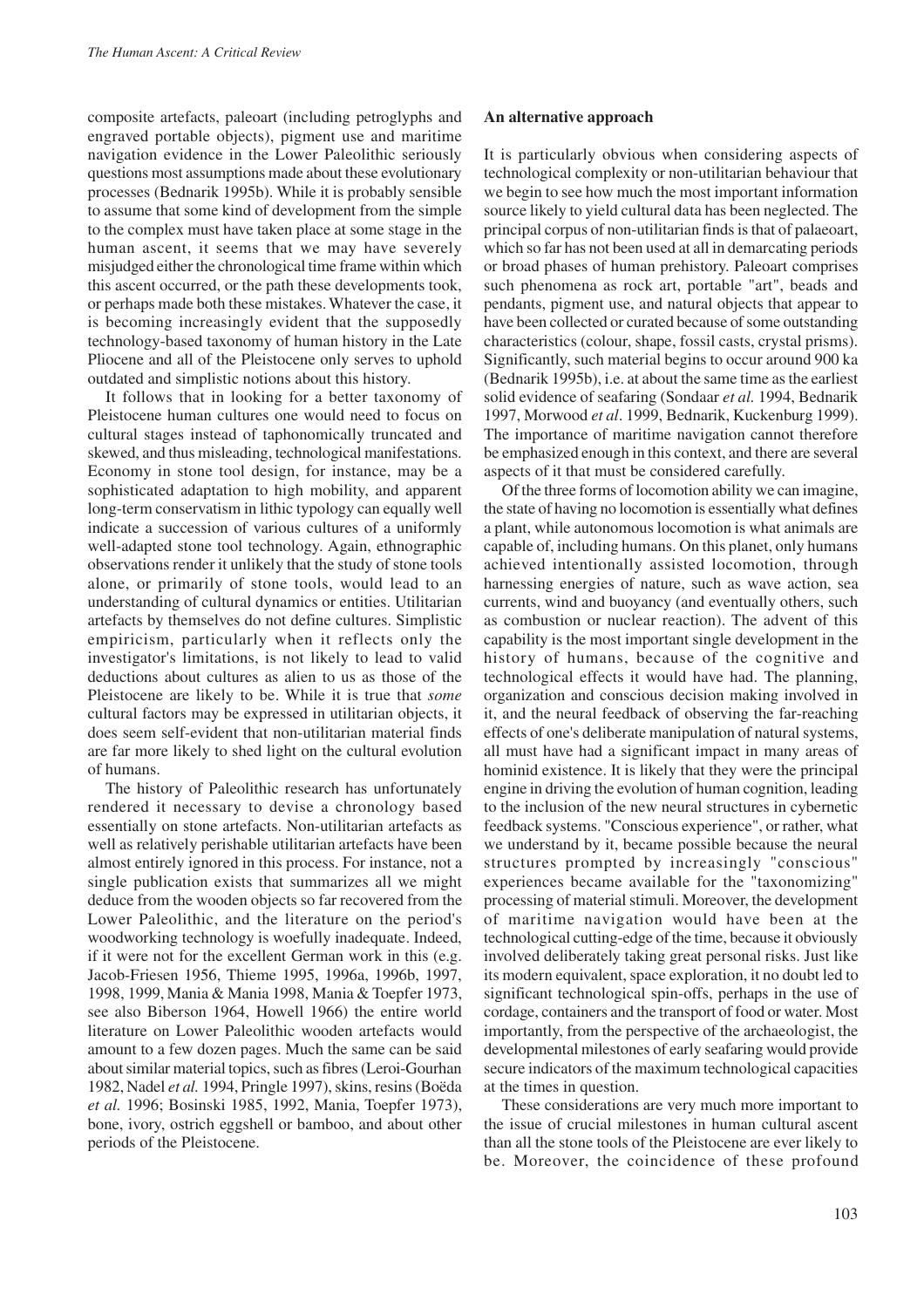developments, which set the course for human development firmly right up to the present time, with the apparent advent of such phenomena as ochre and haematite use, the collection of quartz crystal prisms and, eventually (but still in the Acheulian), the use of beads renders a correlation between two significant quantum jumps highly likely. The introduction of seafaring between one million and 800 ka ago, and the introduction of non-utilitarian cultural phenomena at about the same time mark the most important watershed event in human history.

These two changes seem to have contributed more than any other development to our lineage "becoming human", in the sense we usually perceive this process, and yet in orthodox Pleistocene archaeology they are not considered at all. In fact the Lower Paleolithic is perceived as a period of exceptionally slow technological change. This view is usually related to the persistence of the "handaxes", whose basic form remains essentially unchanged for over a million years, although experiencing great gradual refinement in its detail. But this kind of reasoning is not only false (handaxes are not even typical of the Lower Paleolithic, their use continued throughout the subsequent Middle Paleolithic), it is also based on a false logic: the handaxe defines a culture or cultural sequence no more than does a spear, for instance. It merely defines an artefact form of great functional and formal longevity. A modern Australian spear is not technically different in form or design from one of the seven Schöningen specimens (Thieme 1999), and yet nobody would suggest that there have been no major cultural changes in the intervening 400,000 years. In much the same way it would be premature to assume technological stagnation or extreme conservatism on the basis of any other artefact type that was so well adapted that it offered little opportunity for further refinement.

Not only does the traditional division of the Paleolithic period ignore the massive changes that took place about 900 ka ago, it promotes the arbitrary separation of periods that provide far more indices of continuity than of discontinuity. This is as true for the separation of the Lower from the Middle Paleolithic as it is for that of the Middle from the Upper Paleolithic (Bednarik 1995c, Fiedler 1999). The latter, in particular, has promoted the perception of significant difference, which, on close examination, cannot be sustained. Moreover, it has encouraged such fads as the various "African Eve" models (refuted in Bednarik and Kuckenburg 1999). It is of considerable relevance that the concept of a local Middle Paleolithic is under review currently in China (Xing Gao, Norton 2002), India and elsewhere.

#### **A proposal**

The role of a classification system is to serve the discipline concerned, not vice versa, and its purpose, surely, is to facilitate rather than impede understanding and communication. There are many reasons for advocating a revised basic taxonomy of principal divisions of the Late Pliocene and Pleistocene human history, but the principal issue is that such a system should reflect the main stages of cultural and technological development during this period, and not archaeologically perceived changes in lithic artefact form. On the basis of current information about the chronological places of the major milestones in cultural, technological and presumed cognitive human development, human history has experienced four main stages prior to what is sometimes described as the "Neolithic revolution". It is proposed that the Paleolithic period be divided according to these milestones:

- *Paleolithic 1* (2.4 million years to 900 ka ago): lithic implements, expansion out of Africa, incipient ability to detect some forms of iconicity.
- *Paleolithic 2* (900 ka to 350 ka ago): archaic seafaring, pigment use, language-like communication, cordage, fire use, probably dwellings, discrimination of common and exotic entities.
- *Paleolithic 3* (350 ka to 60 ka ago): linear, radial and formprompted engravings, probably cupules, inland navigation and improved seafaring, developed wooden and composite artefacts, dwellings, beads and pendants, proto-figurines.
- *Paleolithic 4* (60 ka to 12–8 ka ago): seafaring beyond visual range, underground mining, complex graphic markings, ritual, interment, developed garments, later figurative sculpted and graphic palaeoarts.

*Neolithic 1*: domestication, sporadic pottery.

*Neolithic 3*: Late Neolithic or Chalcolithic, copper use.

I have included tentative divisions of the post-Paleolithic cultures mainly to show my preference for omitting the Mesolithic period altogether. I regard it as misleading to compare Early Holocene coastal economies with those of the Final Pleistocene, which are inevitably inland economies and thus significantly different from coastal ones, be they Late Pleistocene or Holocene. I perceive no sharp division between the inland economies straddling the end of the Pleistocene, and since the definition of the Mesolithic is in any case rather blurred there is little to recommend retaining the concept. Also, there are considerable temporal differences in the advent of Neolithic features in different world regions and the prehistory of the Holocene needs to be considered on a regional basis that differs significantly from the broadly universal stages I advocate for the Pleistocene.

My proposed stages of Late Pliocene and Pleistocene human history are so broadly formulated that they can probably be recognized in all parts of the world that were occupied during the time in question. While the listed chronological values may have to be subjected to some future revisions, the potentialities implied in this schema were probably universal. This does not mean that each capability was present in each population of a period as listed, but that the general cognitive capacities were such

*Neolithic 2*: "High" Neolithic, general pottery use.